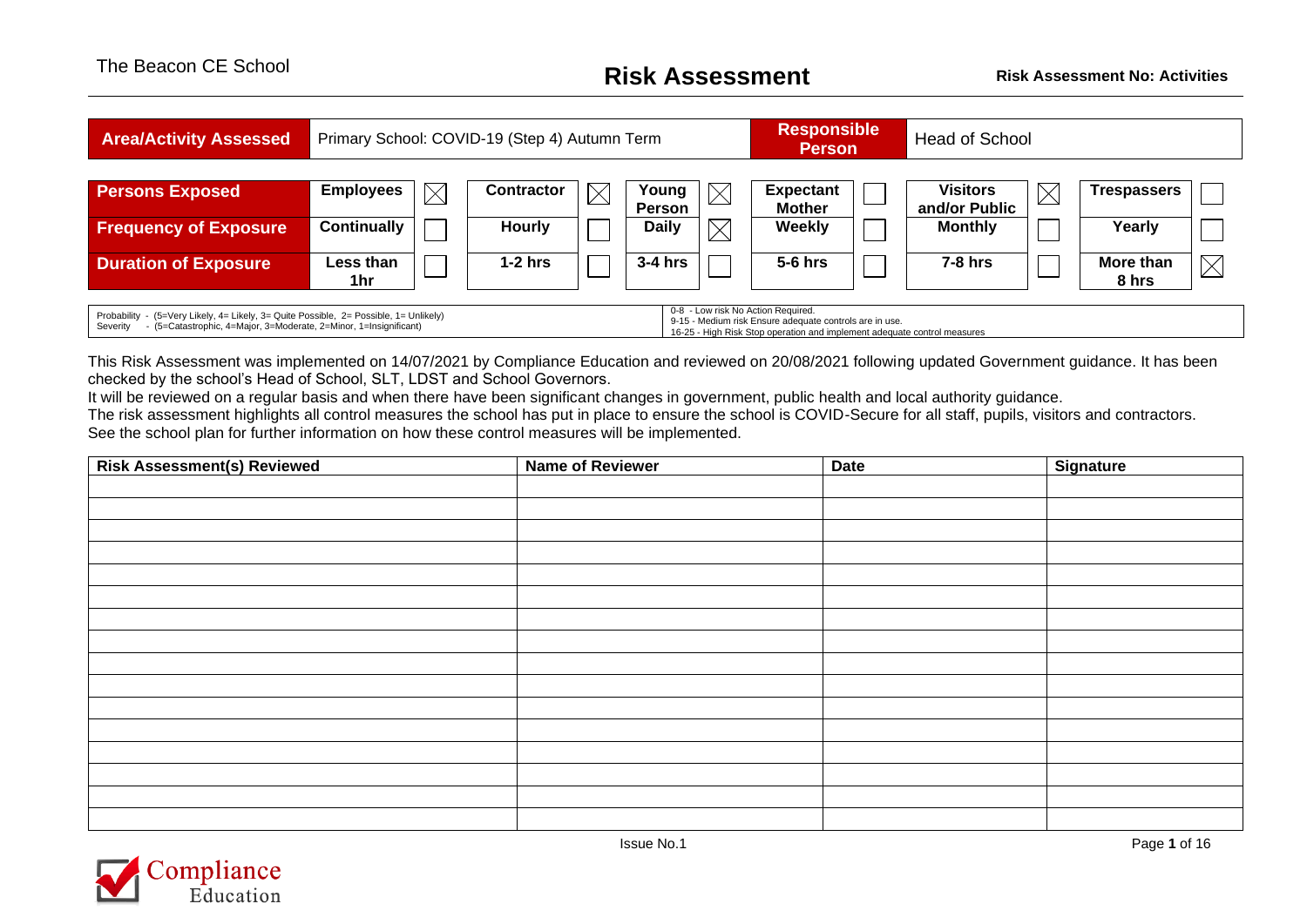|           |                                                     | <b>Initial</b>  |                    |             |                                                                                                                                                                                                                                                                                                                                                                                                                                                                                                                                                                                                                                                                                                                                                                                                                                                                                                                                                                                                                                                                                                                                                                                                                                                                                                                                                                                                                                                                                                                                                                                                                                                  |                 | <b>Additional</b>              |             |                 |
|-----------|-----------------------------------------------------|-----------------|--------------------|-------------|--------------------------------------------------------------------------------------------------------------------------------------------------------------------------------------------------------------------------------------------------------------------------------------------------------------------------------------------------------------------------------------------------------------------------------------------------------------------------------------------------------------------------------------------------------------------------------------------------------------------------------------------------------------------------------------------------------------------------------------------------------------------------------------------------------------------------------------------------------------------------------------------------------------------------------------------------------------------------------------------------------------------------------------------------------------------------------------------------------------------------------------------------------------------------------------------------------------------------------------------------------------------------------------------------------------------------------------------------------------------------------------------------------------------------------------------------------------------------------------------------------------------------------------------------------------------------------------------------------------------------------------------------|-----------------|--------------------------------|-------------|-----------------|
| <b>No</b> | <b>Hazard</b>                                       | <b>Severity</b> | <b>Probability</b> | <b>Risk</b> | <b>Existing Control Measures</b>                                                                                                                                                                                                                                                                                                                                                                                                                                                                                                                                                                                                                                                                                                                                                                                                                                                                                                                                                                                                                                                                                                                                                                                                                                                                                                                                                                                                                                                                                                                                                                                                                 | <b>Severity</b> | <b>Residual</b><br>Probability | <b>Risk</b> | <b>Controls</b> |
|           | School reopening<br>after easing of<br>restrictions | 4               | 3                  | 12          | Where necessary the building has been deep cleaned<br>$\bullet$<br>before reopening.<br>All staff are competent and instructed with regards to the<br>procedures in place for the protection against infection from<br>Covid-19.<br>A home testing risk assessment has been produced.<br>Parents will be made aware that due to increased natural<br>ventilation pupils should have adequate clothing.<br>From September, breakfast and after-school provision will<br>operate as normal.<br>Restrictions such as keeping children in small consistent<br>groups and adults wearing face coverings in communal<br>areas is no longer necessary and is down to personal<br>preference.<br>School will continue to regularly clean areas and equipment<br>thoroughly including frequently touched surfaces.<br>School have produced an outbreak management plan which<br>will include the measures required following an outbreak as<br>a result of several confirmed cases over a 10 day period.<br>School will encourage vaccine take up and enable staff who<br>are eligible for a vaccination to attend booked appointments<br>where possible (even if during term time).<br><b>Contingency Plans</b><br>For individuals or groups of self-isolating pupils, remote<br>education plans are in place and school will provide this<br>provision when necessary.<br>School have produced an outbreak management plan which<br>will include the measures required following an outbreak as<br>a result of several confirmed cases over a 10 day period.<br>Ventilation<br>Adequate ventilation is provided whilst pupils and staff are<br>on site. | 4               | 2                              | 8           |                 |

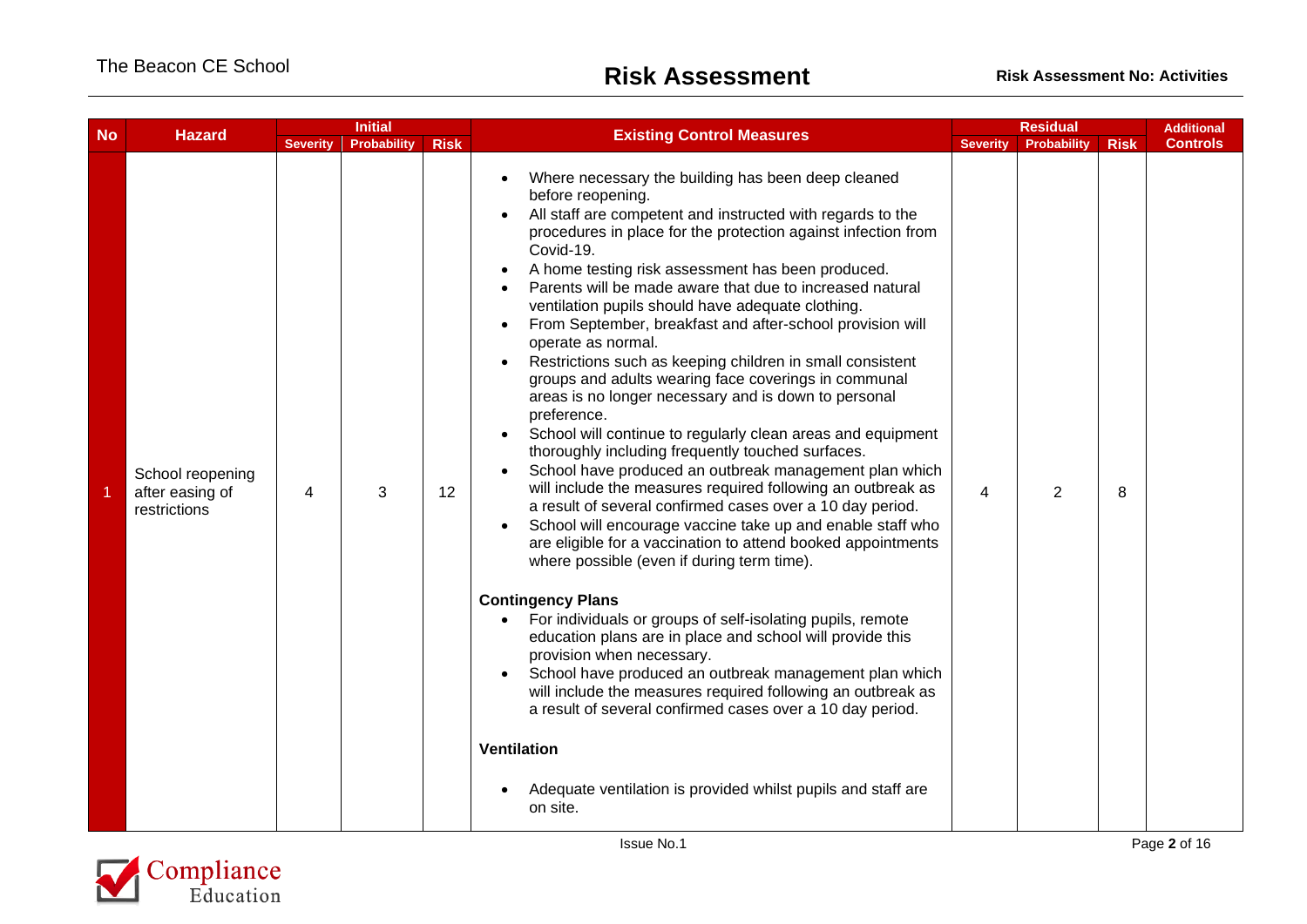| Windows may be partially opened in conjunction with<br>$\bullet$<br>heating systems to maintain a comfortable balance.<br>School will ensure any events held in the school i.e. plays<br>$\bullet$<br>etc will be in a location where ventilation is maximised.<br>If possible, systems will be adjusted to full fresh air or, if this<br>is not possible, systems will be operated as normal as long<br>as they are within a single room and supplemented by an<br>outdoor air supply.<br><b>Testing</b><br>• PCR tests are available via the gov website or via local<br>testing centres. NOTE: if a PCR test is taken with 2-days<br>of a positive lateral flow test, and is negative, it overrides the<br>self-test LFD and staff and pupils can return to school as<br>long as they don't have COVID-19 symptoms.<br>Staff will be supplied with LFD test kits to self-swab and test<br>themselves twice a week at home and will report their result<br>to NHS Test and Trace as soon as the test is completed,<br>this will be either online or by telephone as indicated in the<br>home test kit. Staff will also share their result, whether void,<br>positive or negative, with their school. This will reviewed at<br>the end of September.<br>Close contacts will be identified by NHS Test and Trace.<br>Staff and pupils are not required to self-isolate if they live in<br>the same household as someone with COVID-19, or are a<br>close contact of someone with COVID-19, and any of the<br>following apply:<br>they are fully vaccinated<br>they are below the age of 18 years and 6 months<br>➤ | <b>School will</b><br>keep<br>appraised of<br>the pilot<br>project to<br>measure $CO2$<br>levels and<br>options to<br>improve<br>ventilation |
|--------------------------------------------------------------------------------------------------------------------------------------------------------------------------------------------------------------------------------------------------------------------------------------------------------------------------------------------------------------------------------------------------------------------------------------------------------------------------------------------------------------------------------------------------------------------------------------------------------------------------------------------------------------------------------------------------------------------------------------------------------------------------------------------------------------------------------------------------------------------------------------------------------------------------------------------------------------------------------------------------------------------------------------------------------------------------------------------------------------------------------------------------------------------------------------------------------------------------------------------------------------------------------------------------------------------------------------------------------------------------------------------------------------------------------------------------------------------------------------------------------------------------------------------------------------------------------------------------------------------|----------------------------------------------------------------------------------------------------------------------------------------------|
| they have taken part in or are currently part of an                                                                                                                                                                                                                                                                                                                                                                                                                                                                                                                                                                                                                                                                                                                                                                                                                                                                                                                                                                                                                                                                                                                                                                                                                                                                                                                                                                                                                                                                                                                                                                |                                                                                                                                              |
| approved COVID-19 vaccine trial                                                                                                                                                                                                                                                                                                                                                                                                                                                                                                                                                                                                                                                                                                                                                                                                                                                                                                                                                                                                                                                                                                                                                                                                                                                                                                                                                                                                                                                                                                                                                                                    |                                                                                                                                              |
| they are not able to get vaccinated for medical reason<br>➤                                                                                                                                                                                                                                                                                                                                                                                                                                                                                                                                                                                                                                                                                                                                                                                                                                                                                                                                                                                                                                                                                                                                                                                                                                                                                                                                                                                                                                                                                                                                                        |                                                                                                                                              |
| If contacted by NHS Track and Trace, staff and pupils<br>(parents) will informed they have been in close contact with<br>a positive case and advised to take a PCR test. School will<br>encourage all individuals to take a PCR test if advised to<br>do so.                                                                                                                                                                                                                                                                                                                                                                                                                                                                                                                                                                                                                                                                                                                                                                                                                                                                                                                                                                                                                                                                                                                                                                                                                                                                                                                                                       |                                                                                                                                              |

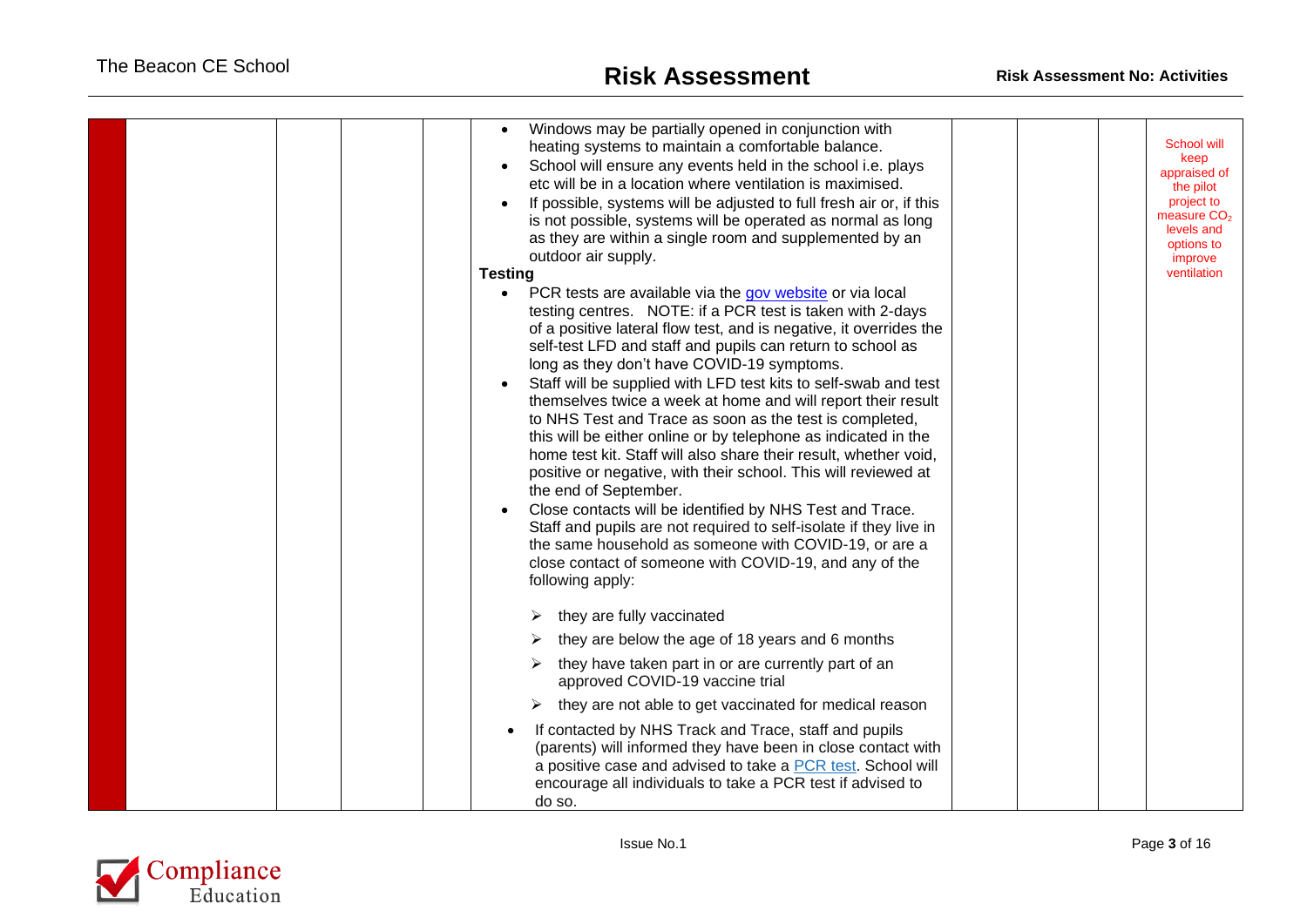|                |                                                      |   |   |    | School will work with NHS Track and Trace to identify close<br>contacts of a positive case if requested.<br>Staff who do not need to isolate, and children and young<br>people aged under 18 years 6 months who usually attend<br>school, and have been identified as a close contact, will be<br>advised to continue to attend school as normal. They will<br>not be required to wear a face covering whilst in school<br>however, it is expected and recommended that these are<br>worn when travelling on public or dedicated transport. |   |   |   |  |
|----------------|------------------------------------------------------|---|---|----|---------------------------------------------------------------------------------------------------------------------------------------------------------------------------------------------------------------------------------------------------------------------------------------------------------------------------------------------------------------------------------------------------------------------------------------------------------------------------------------------------------------------------------------------|---|---|---|--|
|                |                                                      |   |   |    | Current UK Government Travel guidelines will be followed.<br>$\bullet$<br>Children under the age of 18 are exempt from quarantine<br>on returning to England from amber countries.                                                                                                                                                                                                                                                                                                                                                          |   |   |   |  |
|                |                                                      |   |   |    | Staff who have been fully vaccinated with an NHS<br>administered vaccine in the UK (plus 14 days) or are on a<br>formally approved UK vaccine clinical trial, returning to<br>England from amber list countries no longer need to<br>quarantine.                                                                                                                                                                                                                                                                                            |   |   |   |  |
|                |                                                      |   |   |    | It is recommended that school do not go on any<br>international visits this academic year up to and including 5<br>September 2021.                                                                                                                                                                                                                                                                                                                                                                                                          |   |   |   |  |
| $\overline{2}$ | Coronavirus<br>spread from one<br>country to another | 4 | 3 | 12 | Those aged 11 to 17 need proof of a negative COVID-19<br>test to travel to England (children aged 10 and under are<br>exempt from this) and those aged 5 to 17 must take a<br>COVID-19 travel test on or before day 2. More information<br>is provided in the government's quarantine and testing<br>guidance.                                                                                                                                                                                                                              | 4 | 1 | 4 |  |
|                |                                                      |   |   |    | Up to date information on travel requirements can be found in the<br>guidance below:                                                                                                                                                                                                                                                                                                                                                                                                                                                        |   |   |   |  |
|                |                                                      |   |   |    | Red, amber and green list rules for entering England -<br>GOV.UK (www.gov.uk)                                                                                                                                                                                                                                                                                                                                                                                                                                                               |   |   |   |  |

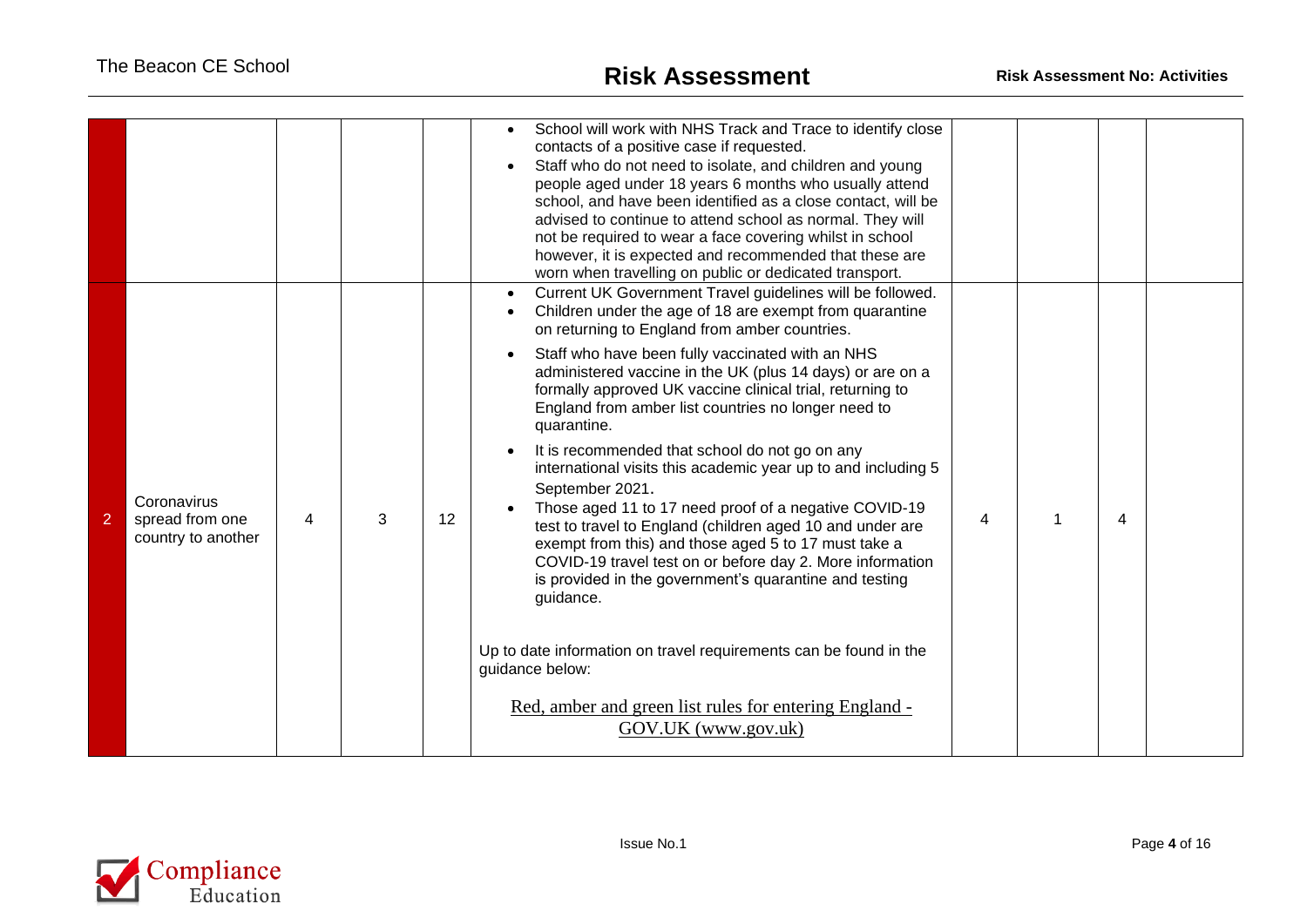| 3 | Staff/Pupils at<br>increased risk<br>(CEV/BAME/Expectant<br>Mothers) | 5 | 4 | 20 | Staff / pupils who may be at increased risk may attend the<br>workplace/school as long as they are able to follow current<br>control measures.<br>Where necessary individual risk assessments will be<br>carried out (school will consult with Compliance Education).<br>Staff / pupils will follow advice given to them by their<br>GP/Medical professional.<br>Staff / pupils are to follow the latest government guidance<br>at all times, regarding the workplace.<br>Staff identified as being at increased risk can discuss with<br>their Head of School any additional controls they feel<br>necessary.                                                                                                                                                                                                                                                                                                                                                                                                                                                                                                                                                                                                                                                                                                 | 5. | 2 | 10 | <b>School will</b><br>support the<br>mental health<br>and wellbeing<br>of all staff and<br>pupils |
|---|----------------------------------------------------------------------|---|---|----|----------------------------------------------------------------------------------------------------------------------------------------------------------------------------------------------------------------------------------------------------------------------------------------------------------------------------------------------------------------------------------------------------------------------------------------------------------------------------------------------------------------------------------------------------------------------------------------------------------------------------------------------------------------------------------------------------------------------------------------------------------------------------------------------------------------------------------------------------------------------------------------------------------------------------------------------------------------------------------------------------------------------------------------------------------------------------------------------------------------------------------------------------------------------------------------------------------------------------------------------------------------------------------------------------------------|----|---|----|---------------------------------------------------------------------------------------------------|
|   | Staff and pupils<br>displaying<br>symptoms                           | 4 | 4 | 16 | Head of School to be notified.<br>Staff and pupils displaying symptoms of Coronavirus will be<br>sent home and asked to follow latest government<br>guidance.<br>Where necessary, the infected person will be moved to a<br>designated isolation room whilst arrangements are made<br>for the person to be collected and taken home. A dedicated<br>toilet has been made available. In a case of a positive<br>result, these areas will be deep cleaned / fogged before<br>use.<br>Suitable PPE is available for staff.<br>Staff and pupils who have been in contact with anyone<br>displaying symptoms will wash their hands thoroughly for<br>20 seconds.<br>A staffing plan is in place to ensure safe staffing levels are<br>achievable and appropriate to group sizes / pupil needs<br>and the activities required.<br>If a pupil / staff member is sent home with a suspected<br>case, their work area will be cleaned / fogged / wiped<br>down, with PPE available for staff.<br>Where pupils cannot attend site, distance learning will be<br>available via online learning.<br>o Free School Meals: support will be provided to<br>those who are eligible for benefits-related free<br>school meals<br>SEND: school will work collaboratively with families<br>to put in place reasonable adjustments | 4  | 2 | 8  |                                                                                                   |

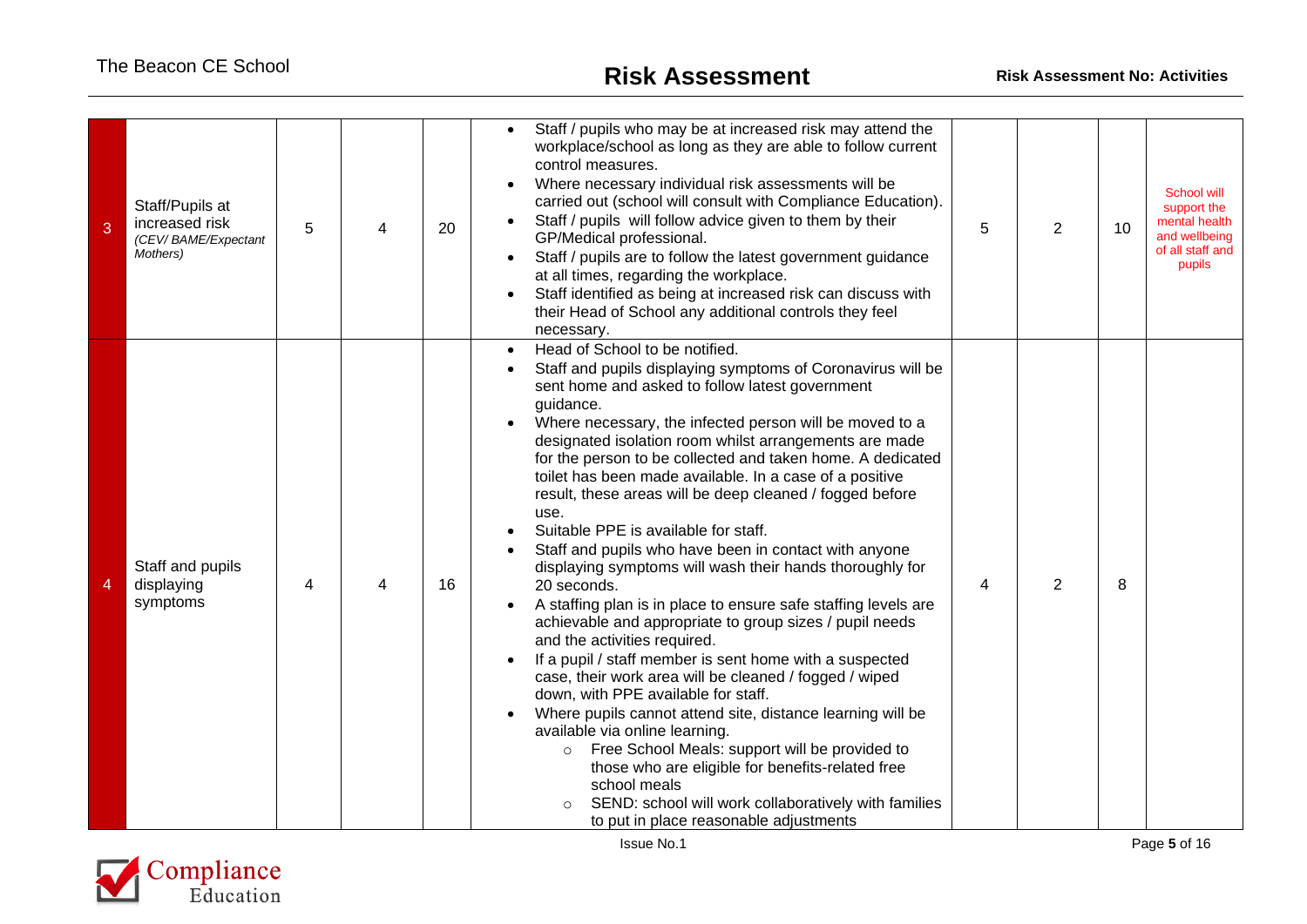|                |                                                                     |   |   |   | Access: school will work with families to ensure all<br>$\circ$<br>pupils are able to access remote education<br>(devices, internet etc)<br>If staff member or pupil develops symptoms away from<br>site, they must not attend school and will follow local<br>government guidance for isolation / testing.<br>School has developed an Outbreak Management Plan.<br>Following several cases over a 10 day period, school may<br>activate their Outbreak Management Plan following advice<br>from Public Health or following advice due to increased<br>cases in the local community.<br>If school identify several cases over a 10 day period, we<br>will contact Local Health Protection via the DFE helpline for<br>further advice on 0800 046 8687 and select option 1.<br><b>Positive Result</b><br>From 16 August 2021, those who are fully vaccinated and<br>children under the age of 18 years and 6 months old will no<br>longer be required to self-isolate if they are contacted by<br>NHS Test and Trace as a close contact. Instead these<br>individuals will be required to undertake a PCR test.<br>Symptomatic individuals and those who record a positive<br>test result, will still be required to self-isolate.<br>Further guidance for staff can be found in<br>Schools COVID-19 operational guidance (applies<br>until Step 4) - GOV.UK (www.gov.uk) |   |   | The Head of<br>School will<br>use their<br>reasonable<br>judgement<br>when making<br>the decision to<br>refuse a pupil. |
|----------------|---------------------------------------------------------------------|---|---|---|--------------------------------------------------------------------------------------------------------------------------------------------------------------------------------------------------------------------------------------------------------------------------------------------------------------------------------------------------------------------------------------------------------------------------------------------------------------------------------------------------------------------------------------------------------------------------------------------------------------------------------------------------------------------------------------------------------------------------------------------------------------------------------------------------------------------------------------------------------------------------------------------------------------------------------------------------------------------------------------------------------------------------------------------------------------------------------------------------------------------------------------------------------------------------------------------------------------------------------------------------------------------------------------------------------------------------------------------------------------------------|---|---|-------------------------------------------------------------------------------------------------------------------------|
| $\overline{5}$ | Lack of control<br>over<br>contractors/visitors<br>coming onto site | 4 | 2 | 8 | During school hours contractors or visitors will be allowed<br>onto the school premises and into the school building by<br>making a prior appointment with the Caretaker or SBM.<br>All contractors and visitors are instructed to report to the<br>main school reception upon arrival.<br>All contractors and visitors are asked for verbal or written<br>evidence to confirm that:<br>I am at present not suffering from any symptoms or have<br>1.<br>tested positive for coronavirus within the last 10 days.<br>No member of my household are displaying symptoms or<br>2.<br>have tested positive for coronavirus within the last 10 days.<br>I have not travelled abroad to any country on the 'amber<br>3.<br>list' within the last 10 days.                                                                                                                                                                                                                                                                                                                                                                                                                                                                                                                                                                                                                     | 4 | 4 |                                                                                                                         |

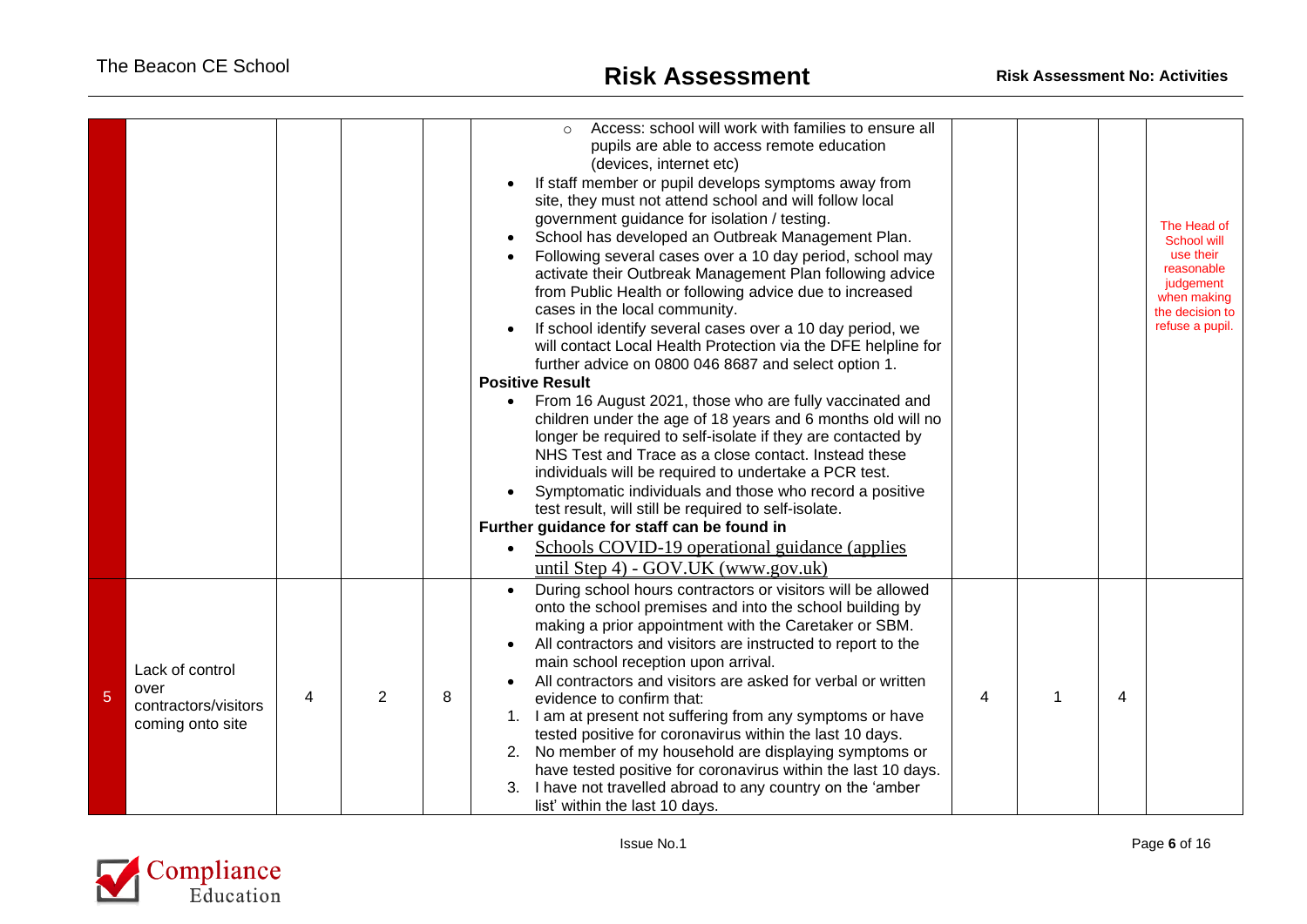|   |                              |   |   |    | I have not been contacted by the NHS Test and Trace<br>4.<br>service within the last 10 days.<br>The school reserves the right to deny access or request a<br>person to leave the school premises if the person was<br>deemed to be displaying coronavirus symptoms or being<br>aggressive or abusive to school staff.<br>Were possible, school will endeavour to ensure contractors<br>and visitors attend outside of normal school operating<br>hours if safe to do so,<br>The school will adopt a flexible approach to interviews, with<br>alternative options to face-to-face interviews offered where<br>possible                                                                                                                                                                                                                                                                                                                                                                                                                                                                                                                                                                                                                                                                                                                                         |                |                |   |  |
|---|------------------------------|---|---|----|----------------------------------------------------------------------------------------------------------------------------------------------------------------------------------------------------------------------------------------------------------------------------------------------------------------------------------------------------------------------------------------------------------------------------------------------------------------------------------------------------------------------------------------------------------------------------------------------------------------------------------------------------------------------------------------------------------------------------------------------------------------------------------------------------------------------------------------------------------------------------------------------------------------------------------------------------------------------------------------------------------------------------------------------------------------------------------------------------------------------------------------------------------------------------------------------------------------------------------------------------------------------------------------------------------------------------------------------------------------|----------------|----------------|---|--|
| 6 | Group Activities/<br>Lessons | 4 | 4 | 16 | Physical Education should take place outside where<br>possible to maximise ventilation.<br>Resources that are shared between different learning<br>groups, such as Science, Art, DT and sports equipment,<br>will be cleaned frequently / after each use.<br>All outdoor sports and supervised activities for children can<br>take place without restrictions on attendance. Activities<br>taking place outdoors can happen in groups of any<br>number. This is because the transmission risk is lower<br>outside.<br>If communal areas are used for group activities / lessons<br>they should be cleaned down after use.<br>All communal areas in use should remain well ventilated.<br>Activities such as singing should be carried out following<br>latest government guidance / risk assessment.<br>CLEAPSS Covid 19 guidance will be followed for all DT,<br>Science, Sports and Food Tech Practical lessons.<br>Pupils will attend in PE kit for their designated PE day, this<br>will eliminate the need for changing rooms.<br>Learning groups will not share changing areas were<br>$\bullet$<br>possible.<br>Changing areas will be cleaned after use.<br>School will remain vigilant and aware of the additional risk<br>of infection in environments where singing, chanting,<br>playing wind or brass instruments, dance or drama takes<br>place. | $\overline{4}$ | $\overline{2}$ | 8 |  |

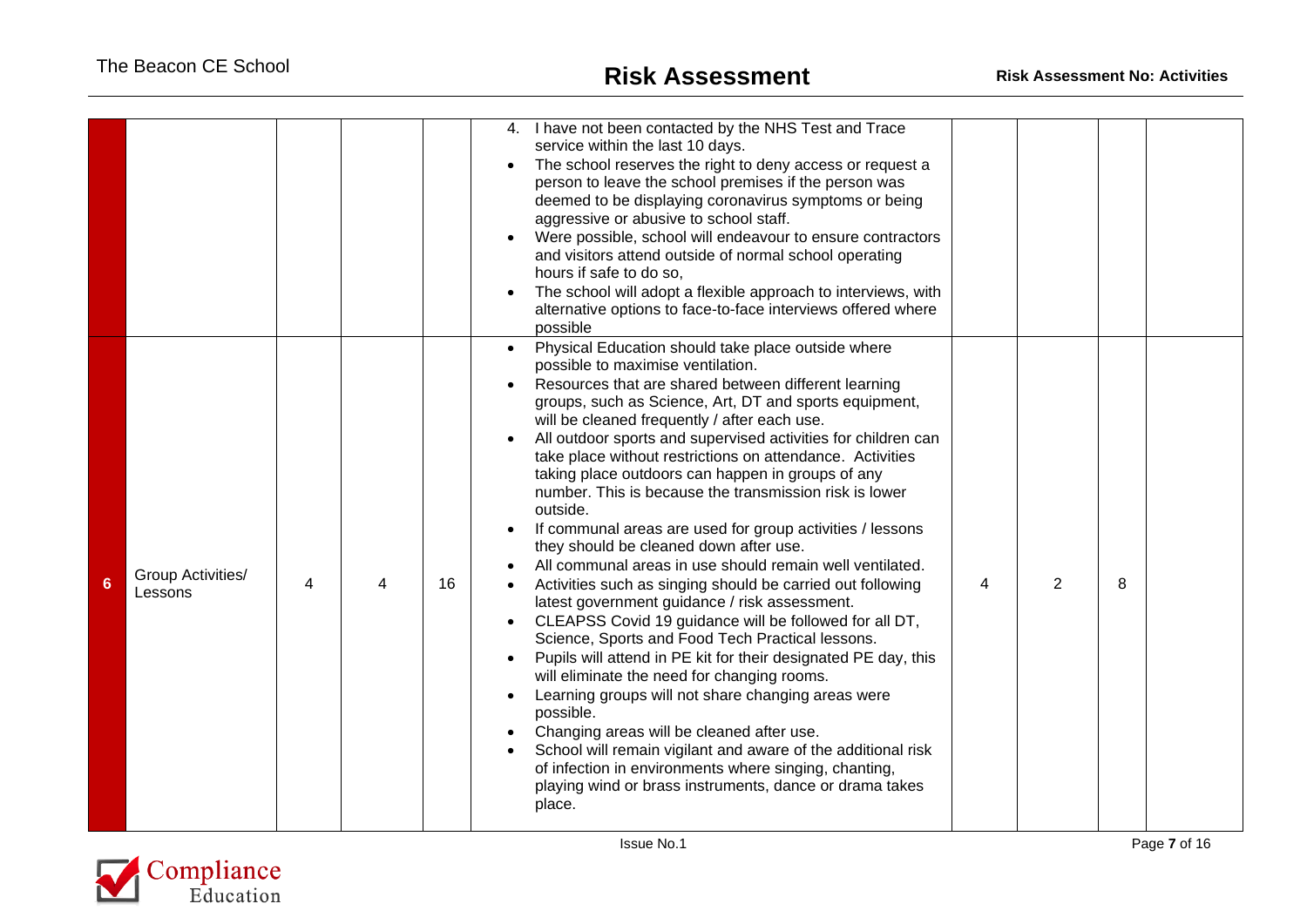|                | Cleaning                                                        | 4 | 3              | 12 | A high standard of cleaning will be maintained.<br>Cleaning checklists / records are kept.<br>Additional cleaning will remain where required i.e. were<br>toilets, outdoor/indoor equipment is being shared by<br>different learning groups.<br>PPE is provided for cleaning staff.<br>Staff are trained in the safe use of PPE and COSHH.<br>The school is cleaned with normal household disinfectant.<br>Any contaminated (suspected/confirmed) waste should be<br>double bagged and stored for 72 hours before disposal.<br>All spillages of blood, faeces, saliva, vomit, nasal and eye<br>discharges should be cleaned up immediately (always<br>wear PPE). | 4 |                | 4 |  |
|----------------|-----------------------------------------------------------------|---|----------------|----|------------------------------------------------------------------------------------------------------------------------------------------------------------------------------------------------------------------------------------------------------------------------------------------------------------------------------------------------------------------------------------------------------------------------------------------------------------------------------------------------------------------------------------------------------------------------------------------------------------------------------------------------------------------|---|----------------|---|--|
| 8              | Unable to social<br>distance on public<br>transport             | 4 |                | 16 | <b>Public Transport</b><br>Staff and pupils are advised to follow current government<br>guidelines. Wearing of face masks whilst travelling on<br>public transport is advised, but no longer mandatory.<br>The school will endeavour to encourage staff and pupils to<br>walk or cycle to school.<br>Pupils are no longer required to wear face coverings when<br>travelling on school dedicated transport however this is still<br>advised.<br><b>Car Sharing</b><br>All Staff and pupils will avoid car sharing where possible.<br>If car sharing is essential, windows should be opened to<br>maximise ventilation with passengers seated front to back.      | 4 | $\overline{2}$ | 4 |  |
| $\overline{9}$ | Unable to social<br>distance when<br>administering first<br>aid | 5 | $\overline{2}$ | 10 | The school will ensure an adequate number of First Aiders<br>(Paediatric First Aid for EYFS, First Aid at Work,<br>Emergency First Aid) are always available.<br>The school will ensure all First Aiders receive refresher<br>training as required.<br>For advice on CPR during COVID-19 please follow the link<br>below<br>https://www.resus.org.uk/covid-19-resources/covid-19-<br>resources-general-public/resuscitation-council-uk-<br>statement-covid-19<br>The school will work closely with the Local Health<br>Protection Team and follow their advice.                                                                                                  | 5 |                | 5 |  |

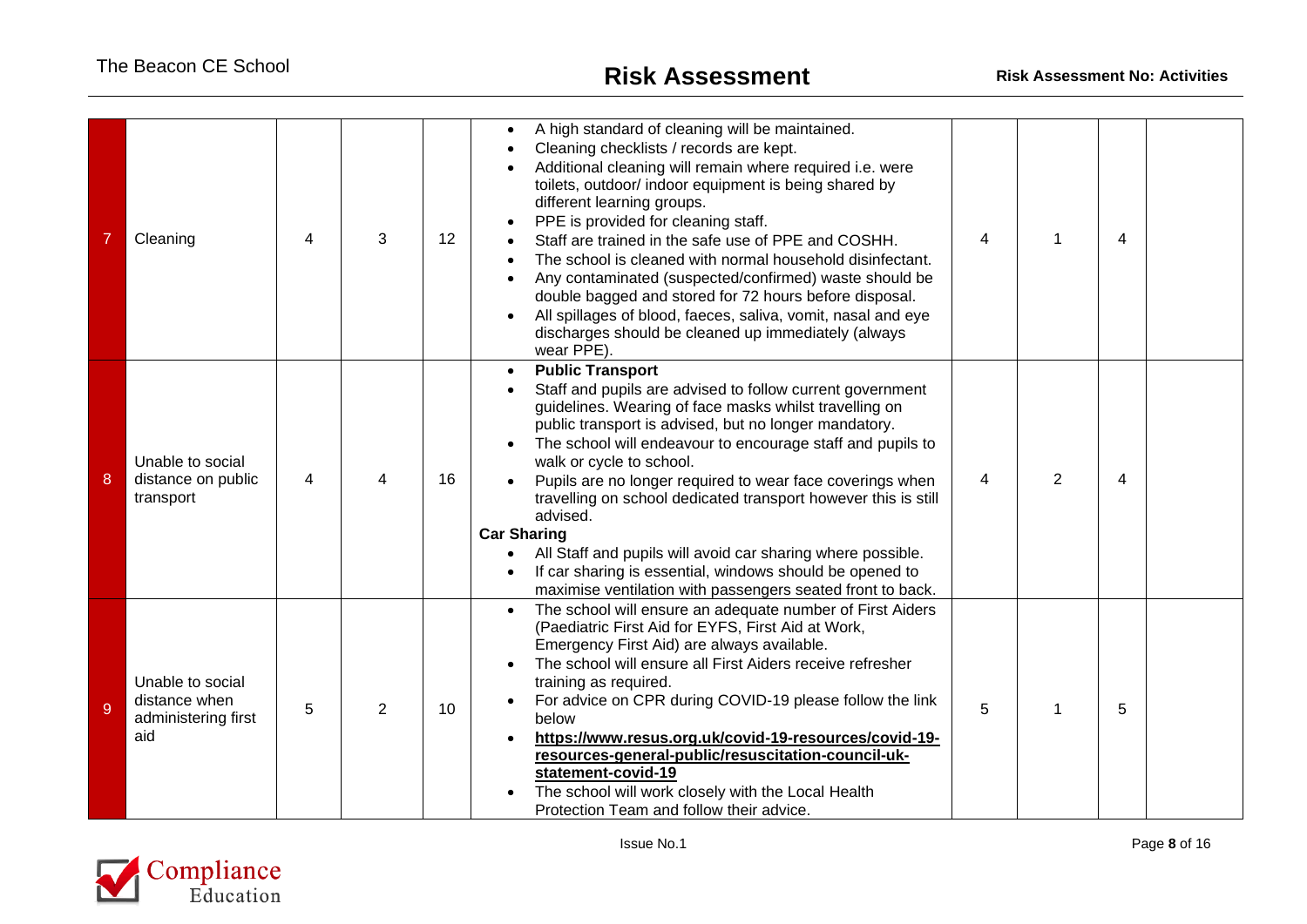|      |                                                                             |   |   |    | The school will contact Compliance Education to report any<br>confirmed Coronavirus cases or serious injuries as it may<br>be necessary to file an HSE RIDDOR report.                                                                                                                                                                                                                                                                                                                                                                                                                                                                                                                                                                                                                                                  |   |                |   |                                                                                              |  |  |
|------|-----------------------------------------------------------------------------|---|---|----|------------------------------------------------------------------------------------------------------------------------------------------------------------------------------------------------------------------------------------------------------------------------------------------------------------------------------------------------------------------------------------------------------------------------------------------------------------------------------------------------------------------------------------------------------------------------------------------------------------------------------------------------------------------------------------------------------------------------------------------------------------------------------------------------------------------------|---|----------------|---|----------------------------------------------------------------------------------------------|--|--|
| 10   | Lack over control<br>over external clubs<br>hiring the school<br>facilities | 4 | 3 | 12 | The school will only allow external clubs and organisations<br>to use/hire their facilities in line with latest government<br>guidance.                                                                                                                                                                                                                                                                                                                                                                                                                                                                                                                                                                                                                                                                                | 4 | 1              | 4 |                                                                                              |  |  |
| 11   | <b>Educational Visits</b>                                                   | 4 |   | 16 | Educational visits that are integral will take place following<br>the completion of an individual risk assessment.<br>Individual local authority guidance will be followed if<br>traveling between counties.<br>Local government transport guidance will be followed<br>School will not go on any international visits up to and<br>including 5 September 2021.                                                                                                                                                                                                                                                                                                                                                                                                                                                        | 4 | $\overline{2}$ | 8 | <b>Ensure any</b><br>new bookings<br>have<br>adequate<br>financial<br>protection in<br>place |  |  |
| $12$ | Unable to stop the<br>virus from<br>spreading<br><b>Personal Hygiene</b>    | 4 | 3 | 12 | <b>Transmission</b><br>All staff and pupils are reminded on a regular basis to<br>$\bullet$<br>follow good respiratory and hand hygiene to minimise the<br>chance of transmission.<br>Handwashing<br>Handwashing facilities are available throughout the school.<br>$\bullet$<br>Handwash notice and instructions are located throughout<br>the school.<br>All staff and pupils are aware of best practise.<br><b>Coughing and sneezing</b><br>All staff and pupils are encouraged to cover their mouth<br>and nose with a tissue.<br>Staff and pupils will wash hands after using or disposing of<br>tissues.<br>Spitting is discouraged.<br>Personal protective equipment (PPE).<br>PPE in place for cleaners as per MSDS and/or COSHH risk<br>assessments<br>PPE in place for cleaners when completing a Deep Clean | 4 | 1              | 4 |                                                                                              |  |  |
|      |                                                                             |   |   |    | Issue No.1                                                                                                                                                                                                                                                                                                                                                                                                                                                                                                                                                                                                                                                                                                                                                                                                             |   |                |   | Page 9 of 16                                                                                 |  |  |

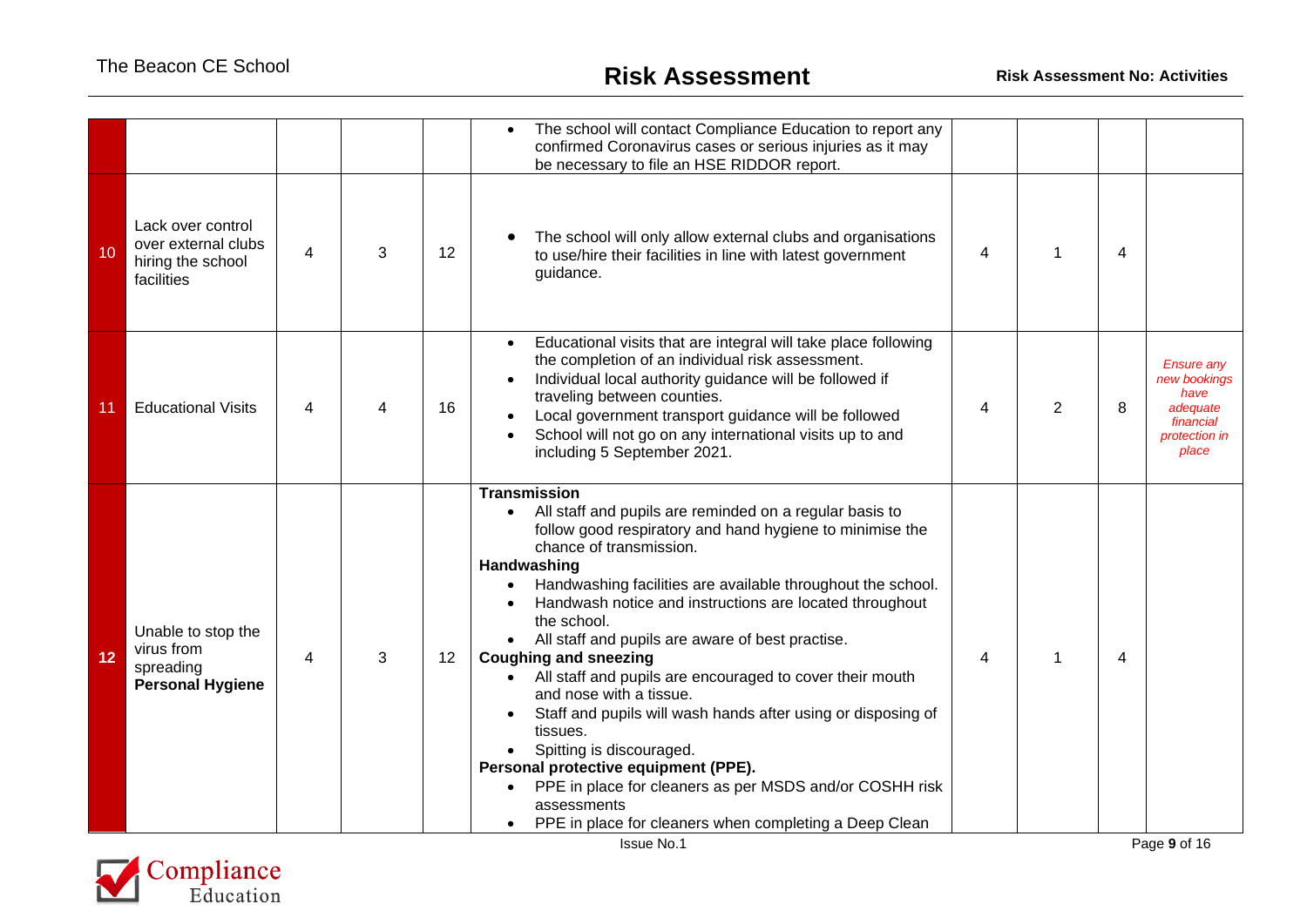|    |                                                                          |   |   |    | The correct PPE should be used when handling cleaning<br>$\bullet$<br>chemicals.<br>PPE is worn as per the cleaning chemicals COSHH risk<br>assessment or MSDS.<br>PPE is worn by First Aiders.<br><b>Nappy or Pad Changing (PPE)</b><br>Disposable gloves and aprons are provided and worn<br>Staff will wear fluid resistant type IIR surgical mask and<br>disposable eye protection (where there is a risk of<br>splashing).                                                                                                                                                                                                                                                                                                                                                                                                                                                                                                                                                                                                                                                                                                                                                                                                                                                                                                                                                                                                                                                 |   |   |   |  |
|----|--------------------------------------------------------------------------|---|---|----|---------------------------------------------------------------------------------------------------------------------------------------------------------------------------------------------------------------------------------------------------------------------------------------------------------------------------------------------------------------------------------------------------------------------------------------------------------------------------------------------------------------------------------------------------------------------------------------------------------------------------------------------------------------------------------------------------------------------------------------------------------------------------------------------------------------------------------------------------------------------------------------------------------------------------------------------------------------------------------------------------------------------------------------------------------------------------------------------------------------------------------------------------------------------------------------------------------------------------------------------------------------------------------------------------------------------------------------------------------------------------------------------------------------------------------------------------------------------------------|---|---|---|--|
| 13 | Unable to stop the<br>virus from<br>spreading<br><b>General Cleaning</b> | 4 | 3 | 12 | Cleaning of the environment,<br>The school is cleaned with normal household disinfectant.<br>All surfaces that the symptomatic person has come into<br>contact with must be cleaned and disinfected, including:<br>$\circ$ Objects which are visibly contaminated with body<br>fluids will be disinfected.<br>All potentially contaminated high-contact areas<br>such as bathrooms, door handles, telephones,<br>grab-rails in corridors and stairwells are cleaned on<br>a regular basis.<br>Use of disposable cloths or paper roll and disposable mop<br>heads, to clean all hard surfaces, floors, chairs, door<br>handles and sanitary fittings.<br>The school will monitor cleaning contracts and ensure<br>cleaners are appropriately trained with access to PPE.<br>Cleaning of blood and body fluid spillages.<br>All spillages of blood, faeces, saliva, vomit, nasal and eye<br>$\bullet$<br>discharges should be cleaned up immediately (always<br>wearing PPE).<br>Staff are aware to never use mops for cleaning up blood<br>and body fluid spillages - use disposable paper towels and<br>discard clinical waste as described below. A spillage kit is<br>available for blood spills.<br><b>Clinical waste.</b><br>Procedure in place to segregate domestic and clinical<br>$\bullet$<br>waste, in accordance with local policy.<br>Used nappies/pads, gloves, aprons and soiled dressings<br>are stored in correct clinical waste bags in foot-operated<br>bins. | 4 | 1 | 4 |  |

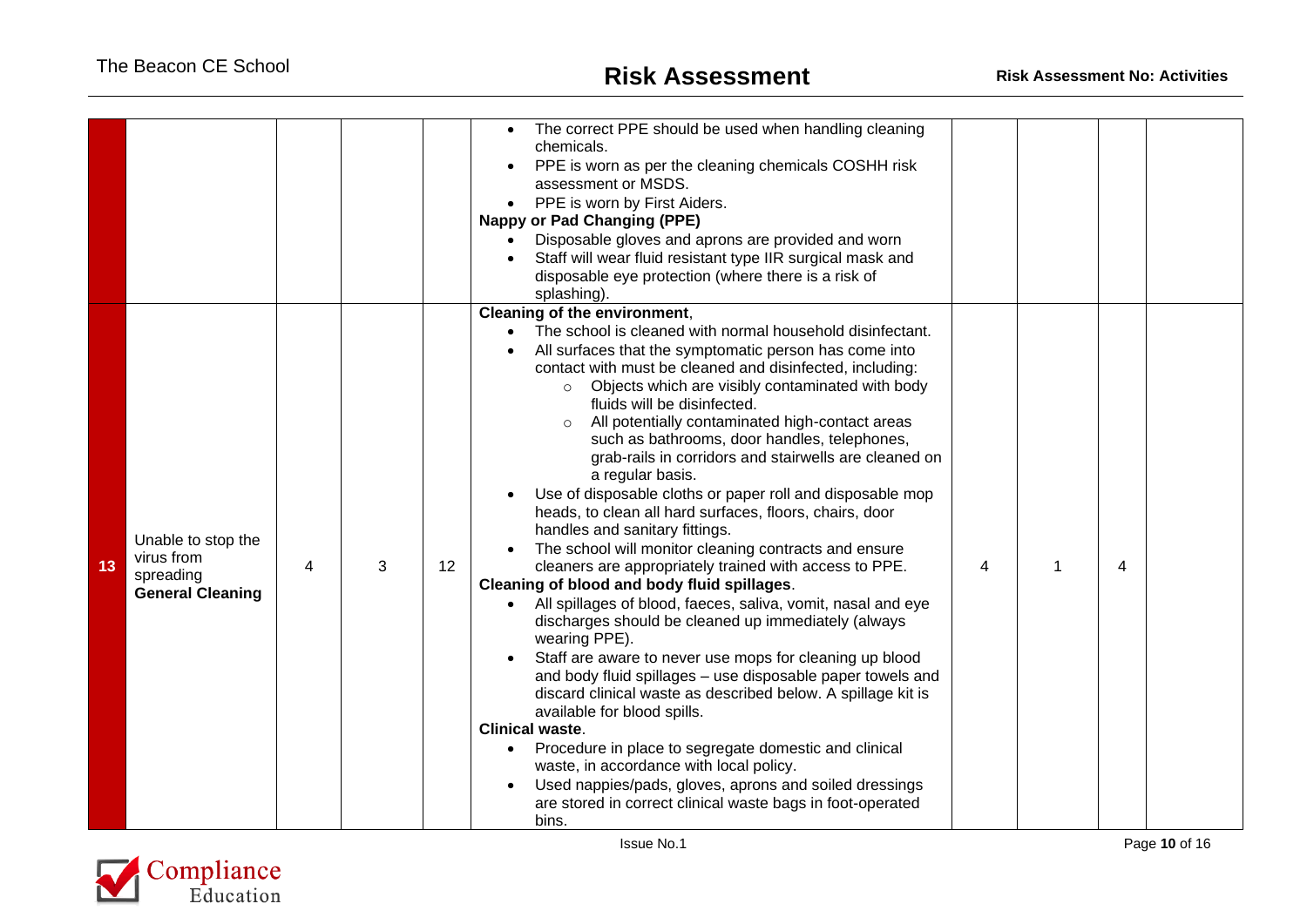| All clinical waste is removed by a registered waste<br>contractor.<br>All clinical waste bags will be less than two-thirds full and<br>stored in a dedicated area. |  |
|--------------------------------------------------------------------------------------------------------------------------------------------------------------------|--|
|--------------------------------------------------------------------------------------------------------------------------------------------------------------------|--|

| <b>ACTION ARISING FROM RISK ASSESSMENT</b> |                              |                         |                           |                    |                   |  |  |  |  |  |  |
|--------------------------------------------|------------------------------|-------------------------|---------------------------|--------------------|-------------------|--|--|--|--|--|--|
| <b>No</b>                                  | <b>Risk</b><br><b>Rating</b> | <b>Action Required:</b> | Person (s)<br>Responsible | <b>Target Date</b> | Date<br>Completed |  |  |  |  |  |  |
|                                            |                              |                         |                           |                    |                   |  |  |  |  |  |  |
|                                            |                              |                         |                           |                    |                   |  |  |  |  |  |  |
|                                            |                              |                         |                           |                    |                   |  |  |  |  |  |  |
|                                            |                              |                         |                           |                    |                   |  |  |  |  |  |  |
|                                            |                              |                         |                           |                    |                   |  |  |  |  |  |  |

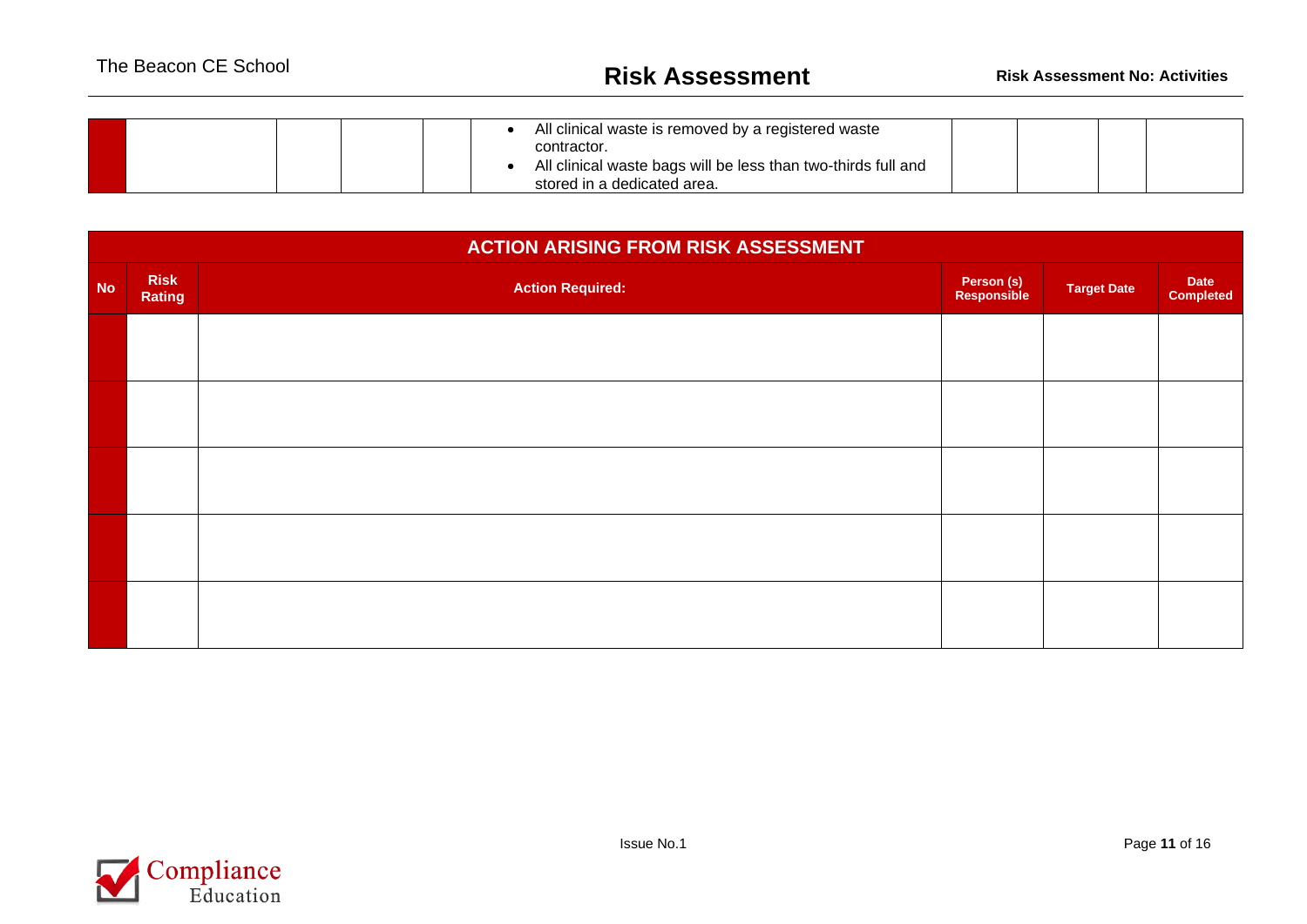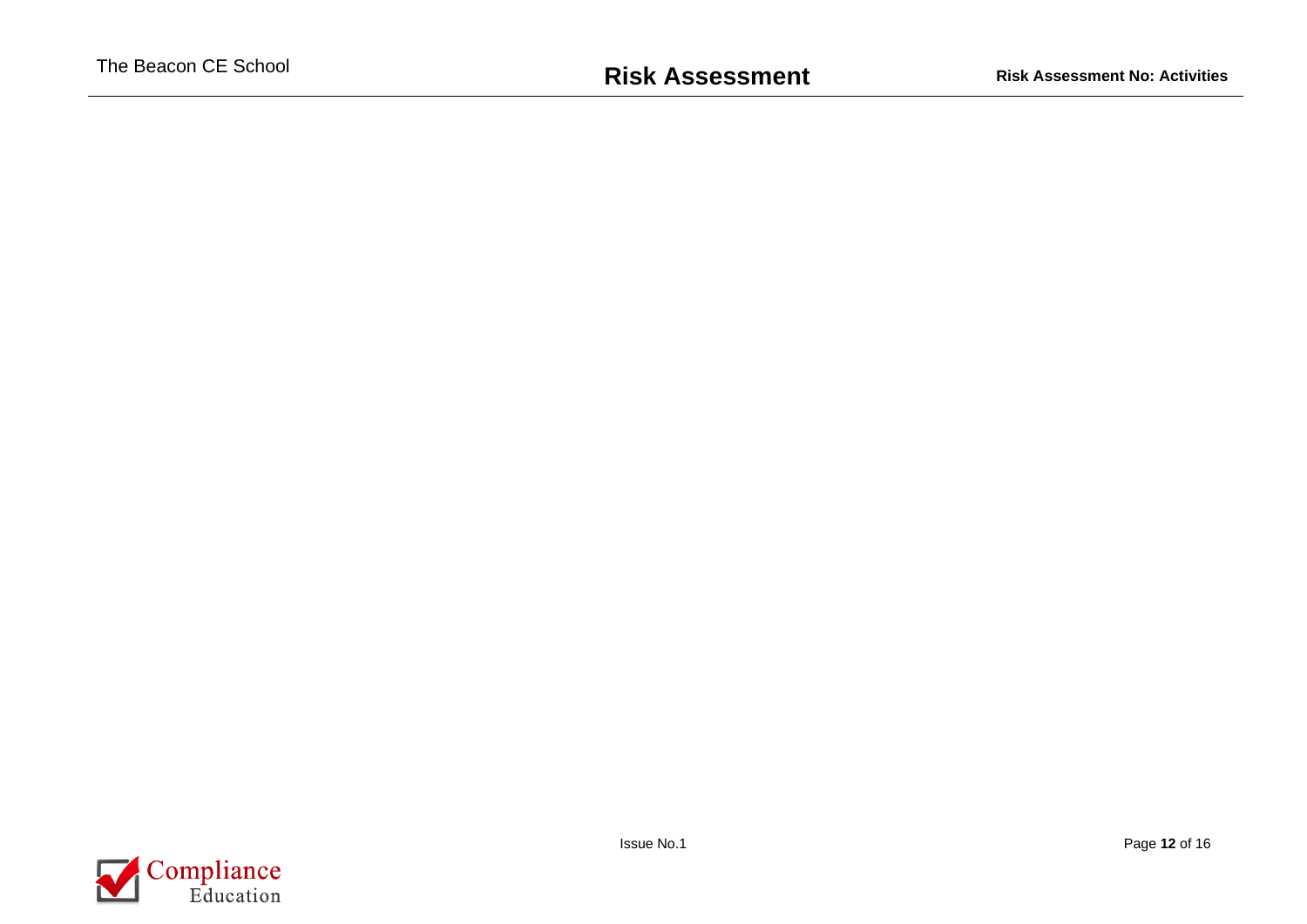## **Useful Websites**

| <b>Health and Safety Responsibilities</b><br>https://www.gov.uk/government/publications/health-and-safety-advice-for-<br>schools/responsibilities-and-duties-for-schools<br>https://www.hse.gov.uk/services/education/sensible-leadership/school-<br>leaders.htm<br>https://www.hse.gov.uk/services/education/faqs.htm#a1 |
|---------------------------------------------------------------------------------------------------------------------------------------------------------------------------------------------------------------------------------------------------------------------------------------------------------------------------|
|                                                                                                                                                                                                                                                                                                                           |
|                                                                                                                                                                                                                                                                                                                           |
|                                                                                                                                                                                                                                                                                                                           |
|                                                                                                                                                                                                                                                                                                                           |
|                                                                                                                                                                                                                                                                                                                           |
| https://www.gov.uk/guidance/emergencies-and-severe-weather-schools-and-<br><b>Business Continuity Plan</b>                                                                                                                                                                                                                |
| early-years-settings                                                                                                                                                                                                                                                                                                      |
| Guidance for full opening $-$ schools (published $2nd$ July 2020)<br>https://www.gov.uk/government/publications/actions-for-schools-during-                                                                                                                                                                               |
| the-coronavirus-outbreak/guidance-for-full-opening-schools                                                                                                                                                                                                                                                                |
| Current guidance on shielding<br>https://www.gov.uk/government/publications/guidance-on-shielding-and-                                                                                                                                                                                                                    |
| protecting-extremely-vulnerable-persons-from-covid-19/guidance-on-                                                                                                                                                                                                                                                        |
| shielding-and-protecting-extremely-vulnerable-persons-from-covid-19                                                                                                                                                                                                                                                       |
| Current guidance on Clinically vulnerable<br>https://www.gov.uk/government/publications/staying-alert-and-safe-social-                                                                                                                                                                                                    |
| distancing/staying-alert-and-safe-social-distancing#clinically-vulnerable-                                                                                                                                                                                                                                                |
| people                                                                                                                                                                                                                                                                                                                    |
| Other nonmedical vulnerable people<br>https://www.gov.uk/government/publications/covid-19-review-of-                                                                                                                                                                                                                      |
| disparities-in-risks-and-outcomes                                                                                                                                                                                                                                                                                         |
| Providing extra mental health support<br>https://www.gov.uk/government/news/extra-mental-health-support-for-                                                                                                                                                                                                              |
| pupils-and-teachers                                                                                                                                                                                                                                                                                                       |
| http://www.educationsupport.org.uk/                                                                                                                                                                                                                                                                                       |
| https://www.eventbrite.co.uk/e/dfe-supporting-pupil-and-student-mental-                                                                                                                                                                                                                                                   |
| wellbeing-tickets-110796856380                                                                                                                                                                                                                                                                                            |
| https://www.gov.uk/government/publications/behaviour-and-discipline-in-<br><b>Behaviour Expectations</b>                                                                                                                                                                                                                  |
| schools                                                                                                                                                                                                                                                                                                                   |
| <b>Remote Education Support</b><br>https://www.gov.uk/government/publications/actions-for-schools-during-                                                                                                                                                                                                                 |
| the-coronavirus-outbreak/guidance-for-full-opening-schools#res                                                                                                                                                                                                                                                            |
| https://www.gov.uk/government/publications/coronavirus-covid-19-online-                                                                                                                                                                                                                                                   |
| education-resources                                                                                                                                                                                                                                                                                                       |
| https://educationendowmentfoundation.org.uk/covid-19-resources/covid-19-                                                                                                                                                                                                                                                  |
| support-guide-for-schools/                                                                                                                                                                                                                                                                                                |

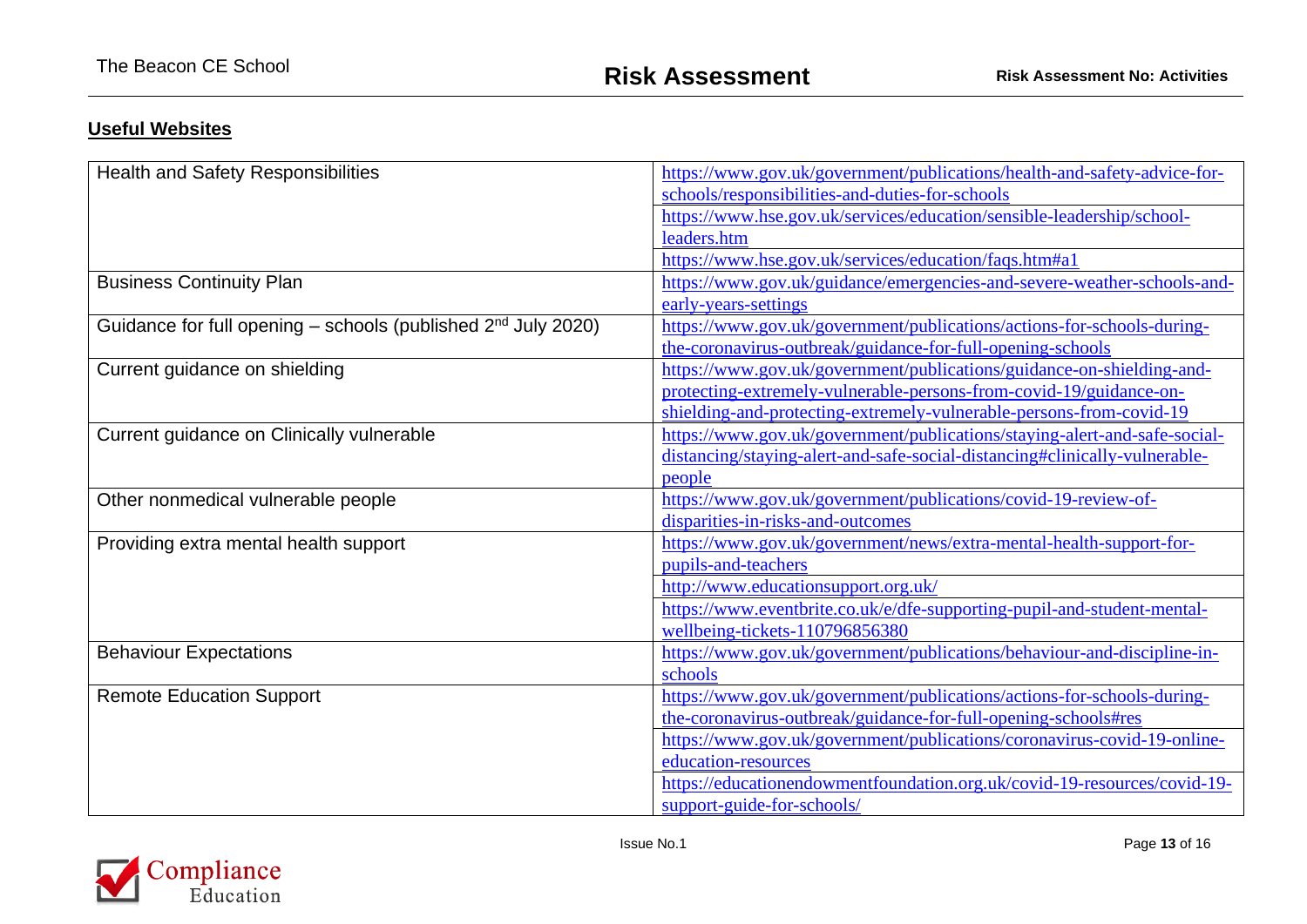|                                              | https://edtech-demonstrator.lgfl.net/                                        |  |  |  |
|----------------------------------------------|------------------------------------------------------------------------------|--|--|--|
|                                              | https://get-help-with-tech.education.gov.uk/about-bt-wifi                    |  |  |  |
| Coronavirus Symptoms                         | https://www.gov.uk/guidance/nhs-test-and-trace-how-it-works#people-who-      |  |  |  |
|                                              | develop-symptoms-of-coronavirus                                              |  |  |  |
| Stay at home guidance                        | https://www.gov.uk/government/publications/covid-19-stay-at-home-            |  |  |  |
|                                              | guidance                                                                     |  |  |  |
| Arranging a Test                             | https://www.gov.uk/guidance/coronavirus-covid-19-getting-tested              |  |  |  |
| <b>Testing and Tracing</b>                   | https://www.nhs.uk/conditions/coronavirus-covid-19/testing-and-tracing/      |  |  |  |
| Contacting your Local Health Protection Team | https://www.gov.uk/guidance/contacts-phe-health-protection-teams             |  |  |  |
| Guidance on staff wearing PPE                | https://www.gov.uk/government/publications/safe-working-in-education-        |  |  |  |
|                                              | childcare-and-childrens-social-care/safe-working-in-education-childcare-     |  |  |  |
|                                              | and-childrens-social-care-settings-including-the-use-of-personal-protective- |  |  |  |
|                                              | equipment-ppe                                                                |  |  |  |
| Site Manager/Caretaker                       | https://www.hse.gov.uk/coronavirus/legionella-risks-during-coronavirus-      |  |  |  |
|                                              | outbreak.htm                                                                 |  |  |  |
|                                              | https://www.cibse.org/coronavirus-covid-19/emerging-from-lockdown            |  |  |  |
|                                              | https://www.hse.gov.uk/coronavirus/equipment-and-machinery/air-              |  |  |  |
|                                              | conditioning-and-ventilation.htm                                             |  |  |  |
| Cleaning                                     | https://www.gov.uk/government/publications/covid-19-decontamination-in-      |  |  |  |
|                                              | non-healthcare-settings                                                      |  |  |  |
| Catering                                     | https://www.gov.uk/government/publications/covid-19-guidance-for-food-       |  |  |  |
|                                              | businesses/guidance-for-food-businesses-on-coronavirus-covid-19              |  |  |  |
| <b>Safer Travel</b>                          | https://www.gov.uk/guidance/coronavirus-covid-19-safer-travel-guidance-      |  |  |  |
|                                              | for-passengers                                                               |  |  |  |
| <b>Educational Visits</b>                    | https://www.gov.uk/government/publications/coronavirus-covid-19-travel-      |  |  |  |
|                                              | advice-for-educational-settings/coronavirus-travel-guidance-for-             |  |  |  |
|                                              | educational-settings                                                         |  |  |  |
|                                              | https://www.gov.uk/government/publications/health-and-safety-on-             |  |  |  |
|                                              | educational-visits/health-and-safety-on-educational-visits                   |  |  |  |
| Extra-curricular provision                   | https://www.gov.uk/government/publications/protective-measures-for-          |  |  |  |
|                                              | holiday-or-after-school-clubs-and-other-out-of-school-settings-for-children- |  |  |  |

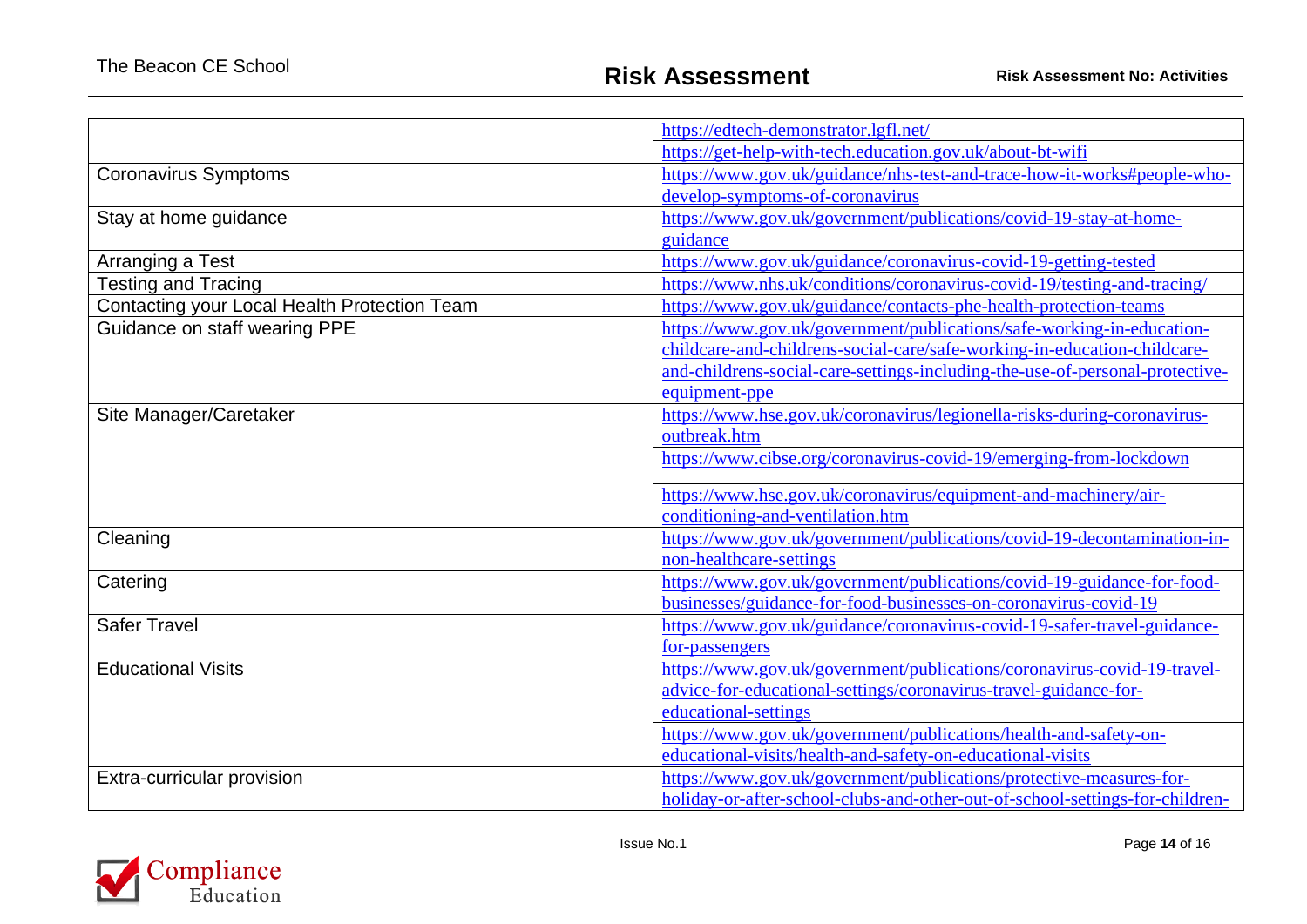|                                      | during-the-coronavirus-covid-19-outbreak/protective-measures-for-out-of-<br>school-settings-during-the-coronavirus-covid-19-outbreak |  |  |
|--------------------------------------|--------------------------------------------------------------------------------------------------------------------------------------|--|--|
| <b>Physical Education and Sports</b> | https://www.gov.uk/government/publications/coronavirus-covid-19-<br>guidance-on-phased-return-of-sport-and-recreation                |  |  |
|                                      | https://www.sportengland.org/how-we-can-help/coronavirus                                                                             |  |  |
|                                      | https://www.afpe.org.uk/physical-education/wp-content/uploads/COVID-<br>19-Interpreting-the-Government-Guidance-in-a-PESSPA-Context- |  |  |
|                                      | FINAL.pdf.                                                                                                                           |  |  |
| Science and Design Technology        | http://www.cleapss.org.uk/                                                                                                           |  |  |
|                                      | https://www.ase.org.uk/resources/health-and-safety-resources                                                                         |  |  |
|                                      | https://www.data.org.uk/for-education/health-and-safety                                                                              |  |  |